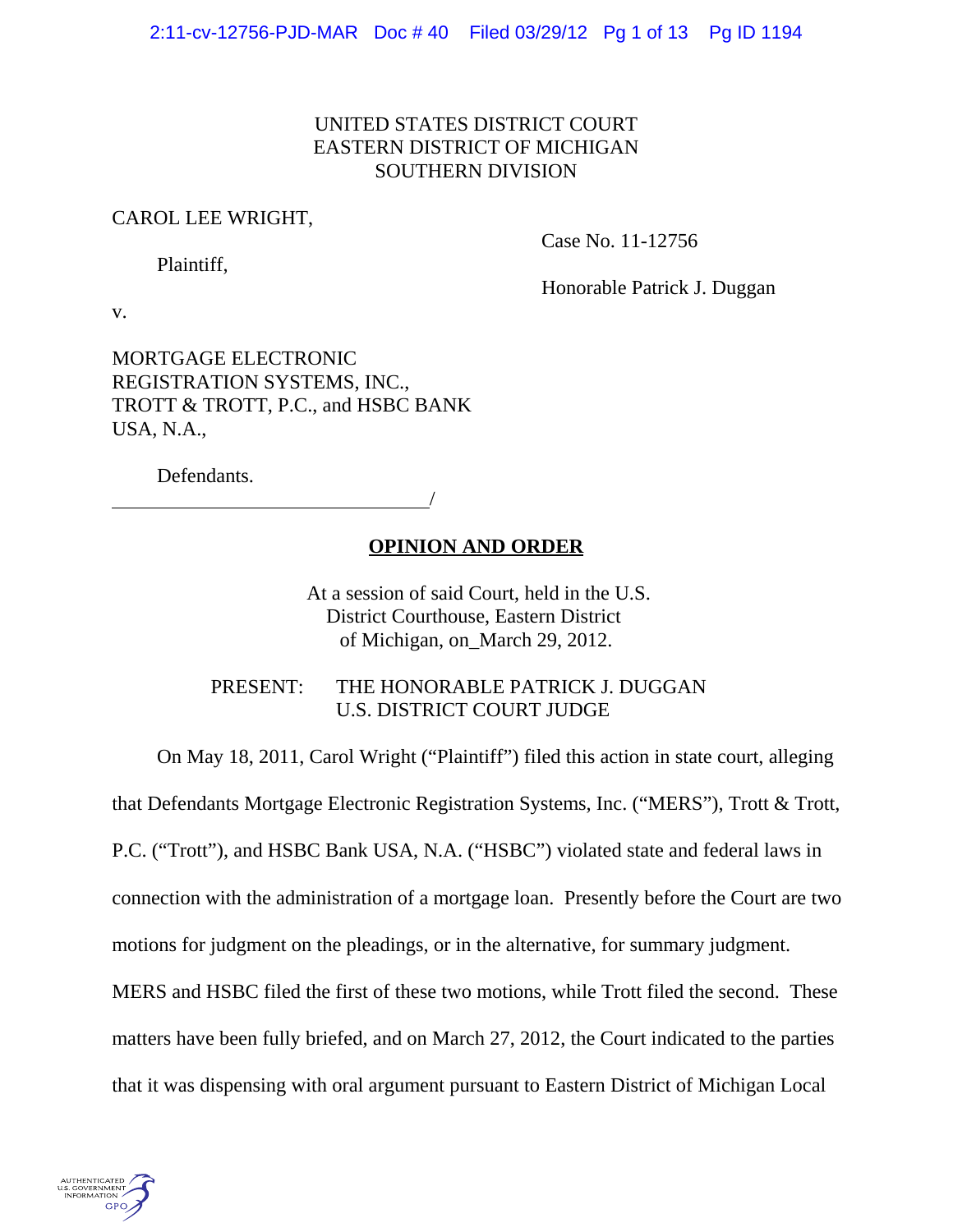Rule 7.1(f)(2). For reasons set forth below, the Court grants both motions.

## **I. Factual and Procedural Background**

On January 18, 2005, Plaintiff obtained a loan of \$238,500 from Fremont Investment & Loan, evidenced by a promissory note. As security for this loan, Plaintiff executed a mortgage on real property located at 7290 Reber, in Utica, Michigan. MERS was the mortgagee, as nominee for the lender and the lender's successors and assigns. This mortgage was recorded with the Macomb County Register of Deeds on February 16, 2005.

In July 2005, the note was sold to a Real Estate Mortgage Investment Conduit trust, designated the "Fremont Home Loan Trust 2005-C" ("the Trust"). HSBC is the trustee for the Trust. In 2008, Litton Loan Servicing ("Litton") began servicing Plaintiff's loan.

Plaintiff apparently defaulted on the loan, although it is not clear precisely when this occurred.<sup>1</sup> Litton retained Trott to initiate proceedings to foreclose by advertisement. On April 18, 2011, MERS assigned Plaintiff's mortgage to HSBC. This assignment was recorded with the Register of Deeds on May 2, 2011. The property has not yet been sold at a foreclosure sale.

Plaintiff filed suit in Macomb County Circuit Court on May 18, 2011, asserting claims against MERS and Trott. MERS removed the suit to this Court on June 24, 2011. Plaintiff soon filed an Amended Complaint, adding HSBC as a defendant. The Amended Complaint asserts claims under the Fair Debt Collection Practices Act and state common law. It also relies heavily on the analysis of the Michigan Court of Appeals in *Residential*

<sup>&</sup>lt;sup>1</sup> MERS and HSBC assert that Plaintiff defaulted in May 2009, while Plaintiff contends that this occurred in late 2010 or early 2011.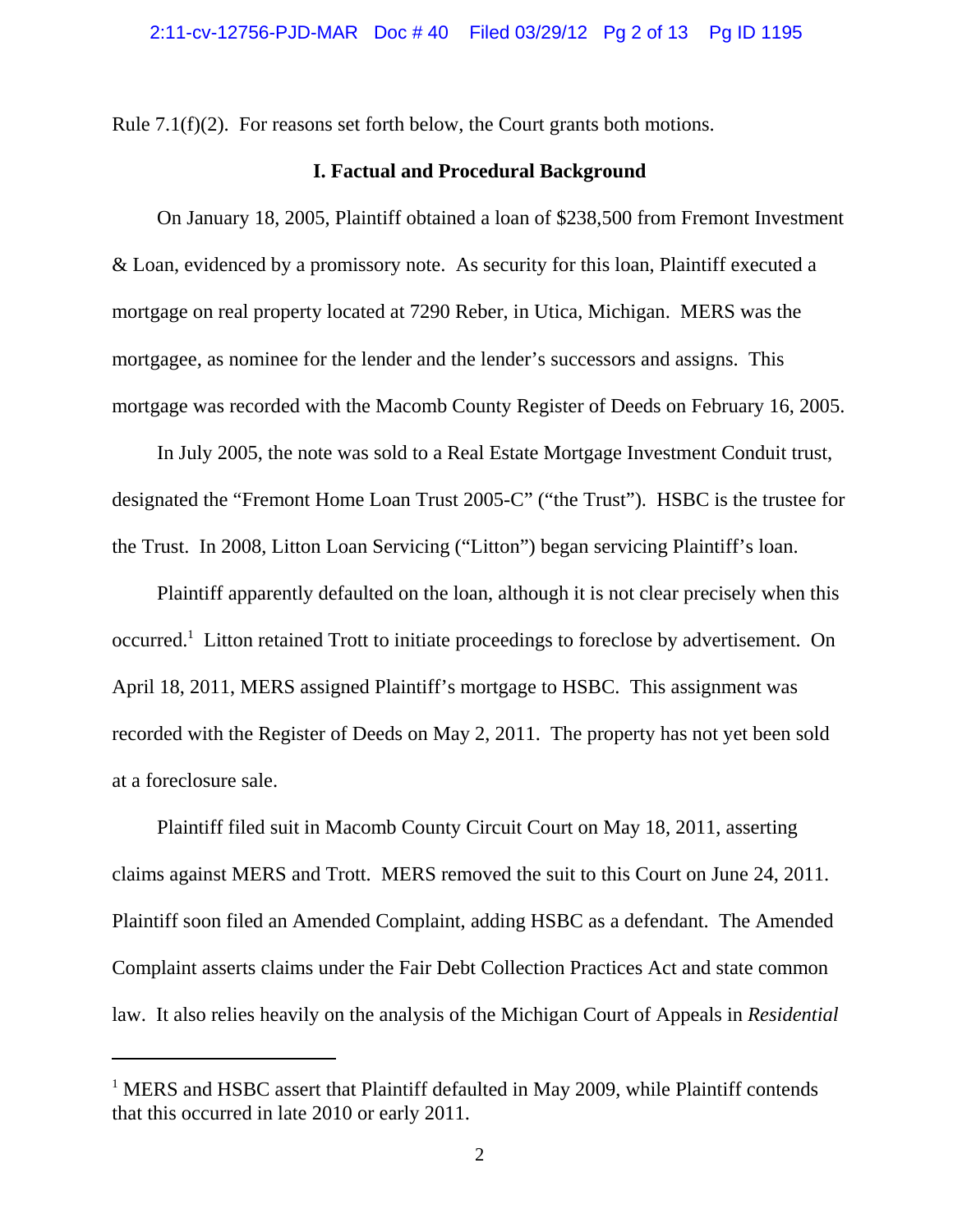*Funding Co., LLC v. Saurman*, 292 Mich. App. 321, 807 N.W.2d 412 (Mich. Ct. App. 2011). Defendants have now moved for judgment on the pleadings, or in the alternative, for summary judgment.

## **II. Standards of Review**

A motion for judgment on the pleadings pursuant to Rule 12(c) of the Federal Rules of Civil Procedure is subject to the same standards of review as a 12(b)(6) motion to dismiss for failure to state a claim upon which relief can be granted. *Grindstaff v. Green*, 133 F.3d 416, 421 (6th Cir. 1998). A motion to dismiss pursuant to Federal Rule of Civil Procedure 12(b)(6) tests the legal sufficiency of the complaint. *RMI Titanium Co. v. Westinghouse Elec. Corp.*, 78 F.3d 1125, 1134 (6th Cir. 1996). Under Federal Rule of Civil Procedure 8(a)(2), a pleading must contain a "short and plain statement of the claim showing that the pleader is entitled to relief." As the Supreme Court recently provided in *Iqbal*, "[t]o survive a motion to dismiss, a complaint must contain sufficient factual matter, accepted as true, to 'state a claim to relief that is plausible on its face.'" *Ashcroft v. Iqbal*, --- U.S. ----, 129 S. Ct. 1937, 1949 (2009) (quoting *Bell Atl. Corp. v. Twombly*, 550 U.S. 544, 570, 127 S. Ct. 1955, 1974 (2007)). "A claim has facial plausibility when the plaintiff pleads factual content that allows the court to draw the reasonable inference that the defendant is liable for the misconduct alleged." *Id.* (citing *Twombly*, 550 U.S. at 556, 127 S. Ct. at 1965). The plausibility standard "does not impose a probability requirement at the pleading stage; it simply calls for enough fact to raise a reasonable expectation that discovery will reveal evidence of illegal [conduct]." *Twombly*, 550 U.S. at 556, 127 S. Ct. at 1965.

3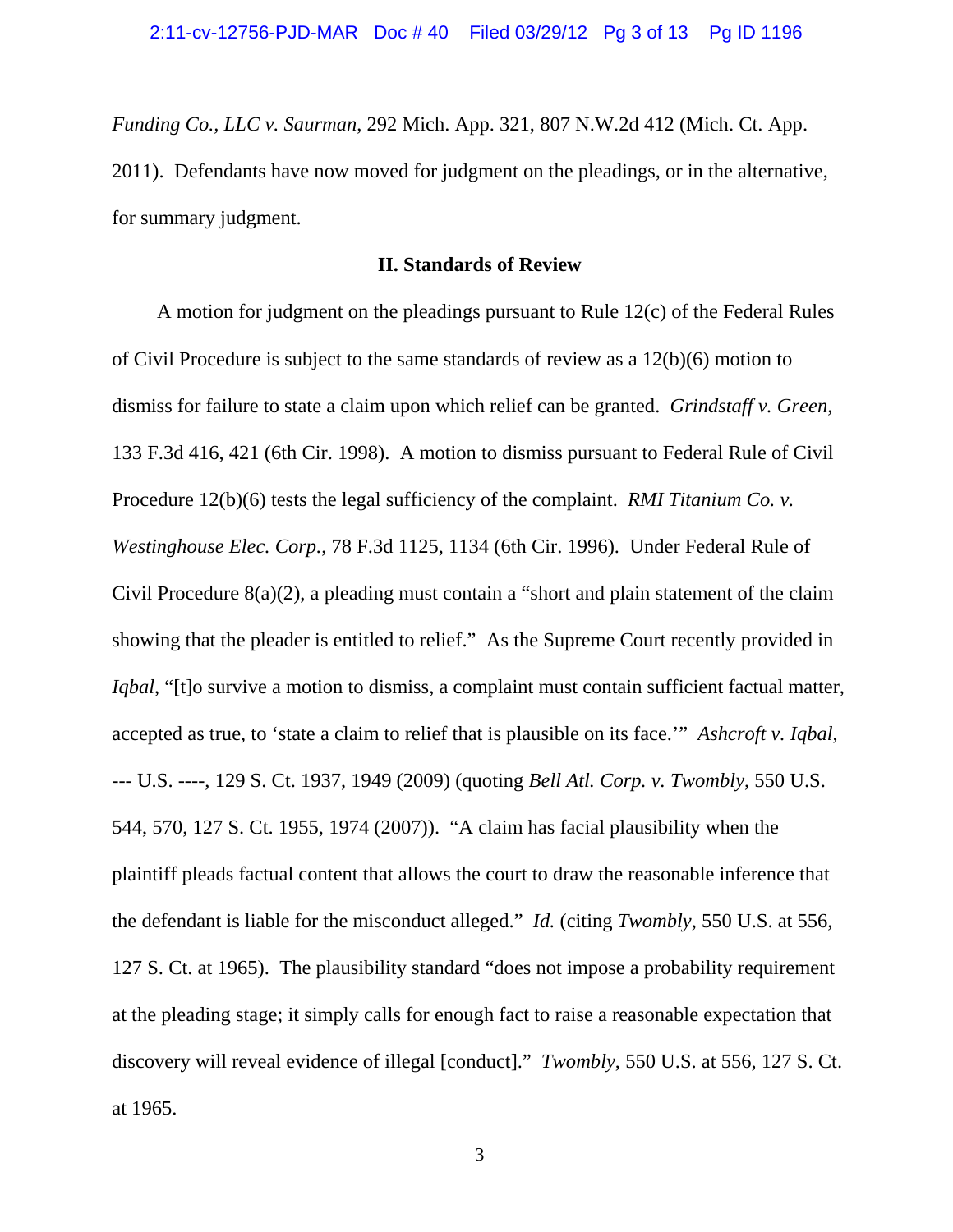#### 2:11-cv-12756-PJD-MAR Doc # 40 Filed 03/29/12 Pg 4 of 13 Pg ID 1197

In deciding whether the plaintiff has set forth a "plausible" claim, the court must accept the factual allegations in the complaint as true. *Id.*; *see also Erickson v. Pardus*, 551 U.S. 89, 94, 127 S. Ct. 2197, 2200 (2007). This presumption, however, is not applicable to legal conclusions. *Iqbal*, 129 S. Ct. at 1949. Therefore, "[t]hreadbare recitals of the elements of a cause of action, supported by mere conclusory statements, do not suffice." *Id.* (citing *Twombly*, 550 U.S. at 555, 127 S. Ct. at 1964-65). Ultimately, "[d]etermining whether a complaint states a plausible claim for relief will . . . be a context-specific task that requires the reviewing court to draw on its judicial experience and common sense." *Id.* at 1950. In conducting this analysis, the Court may consider the pleadings, exhibits attached thereto, and documents referred to in the complaint that are central to the plaintiff's claims. *See Greenberg v. Life Ins. Co. of Va.*, 177 F.3d 507, 514 (6th Cir. 1999).

Summary judgment is appropriate when "there is no genuine dispute as to any material fact and the moving party is entitled to judgment as a matter of law." Fed. R. Civ. P. 56(a). The central inquiry is "whether the evidence presents a sufficient disagreement to require submission to a jury or whether it is so one-sided that one party must prevail as a matter of law." *Anderson v. Liberty Lobby, Inc.*, 477 U.S. 242, 251-52, 106 S. Ct. 2505, 2512 (1986). After adequate time for discovery and upon motion, Rule 56 mandates summary judgment against a party who fails to establish the existence of an element essential to that party's case and on which that party bears the burden of proof at trial. *See Celotex Corp. v. Catrett*, 477 U.S. 317, 322, 106 S. Ct. 2548, 2552 (1986).

The movant has an initial burden of showing "the absence of a genuine issue of

4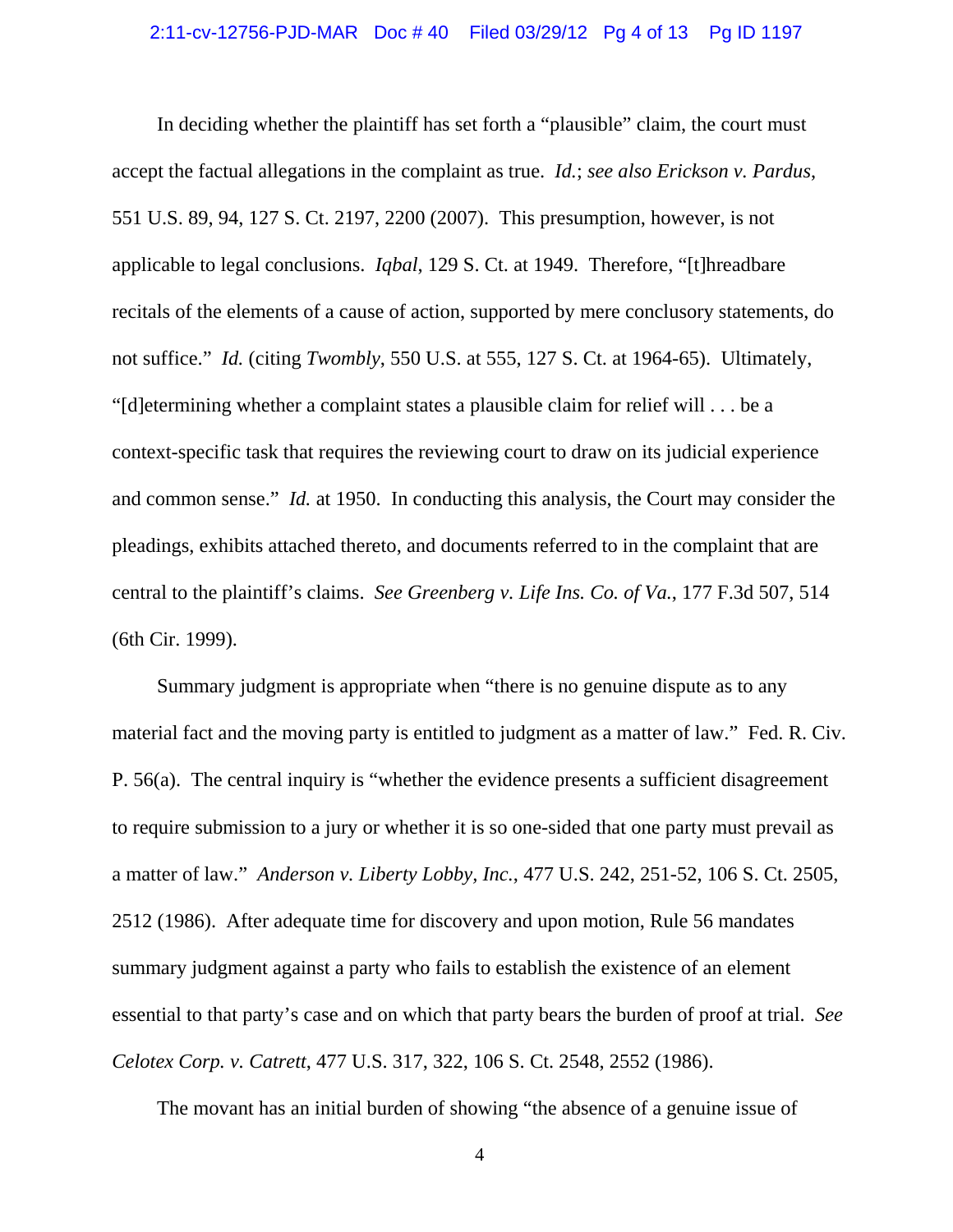material fact." *Id*. at 323, 106 S. Ct. at 2553. Once the movant meets this burden, the non-movant must come forward with specific facts showing that there is a genuine issue for trial. *Matsushita Elec. Indus. Co. v. Zenith Radio Corp.,* 475 U.S. 574, 587, 106 S. Ct. 1348, 1356 (1986). To demonstrate a genuine issue, the non-movant must present sufficient evidence upon which a jury could reasonably find for the non-movant; a "scintilla of evidence" is insufficient. *Liberty Lobby*, 477 U.S. at 252, 106 S. Ct. at 2512. The court must accept as true the non-movant's evidence and draw "all justifiable inferences" in the non-movant's favor. *Id.* at 255, 106 S. Ct. at 2513. "A party asserting that a fact cannot be or is genuinely disputed must support the assertion by: (A) citing to particular parts of materials in the record . . . or (B) showing that the materials cited do not establish the absence or presence of a genuine dispute, or that an adverse party cannot produce admissible evidence to support the fact." Fed. R. Civ. P.  $56(c)(1)$ .

#### **III. Discussion**

#### **A. Defendants' Authority to Foreclose**

A number of Plaintiff's allegations challenge Defendants' authority to foreclose by advertisement. Plaintiff takes issue with the April 18, 2011 assignment of the mortgage from MERS to HSBC, asserting that this assignment sought to transfer rights that MERS does not possess. Am. Compl. ¶ 23. This argument is premised on the decision of the Michigan Court of Appeals in *Saurman*, which held that MERS, as record holder of a mortgage, was not permitted to foreclose by advertisement because it lacked an "interest in the indebtedness" secured by the mortgage. 292 Mich. App. at 336-37, 807 N.W.2d at 419-20. The Michigan Supreme Court, however, subsequently reversed the decision of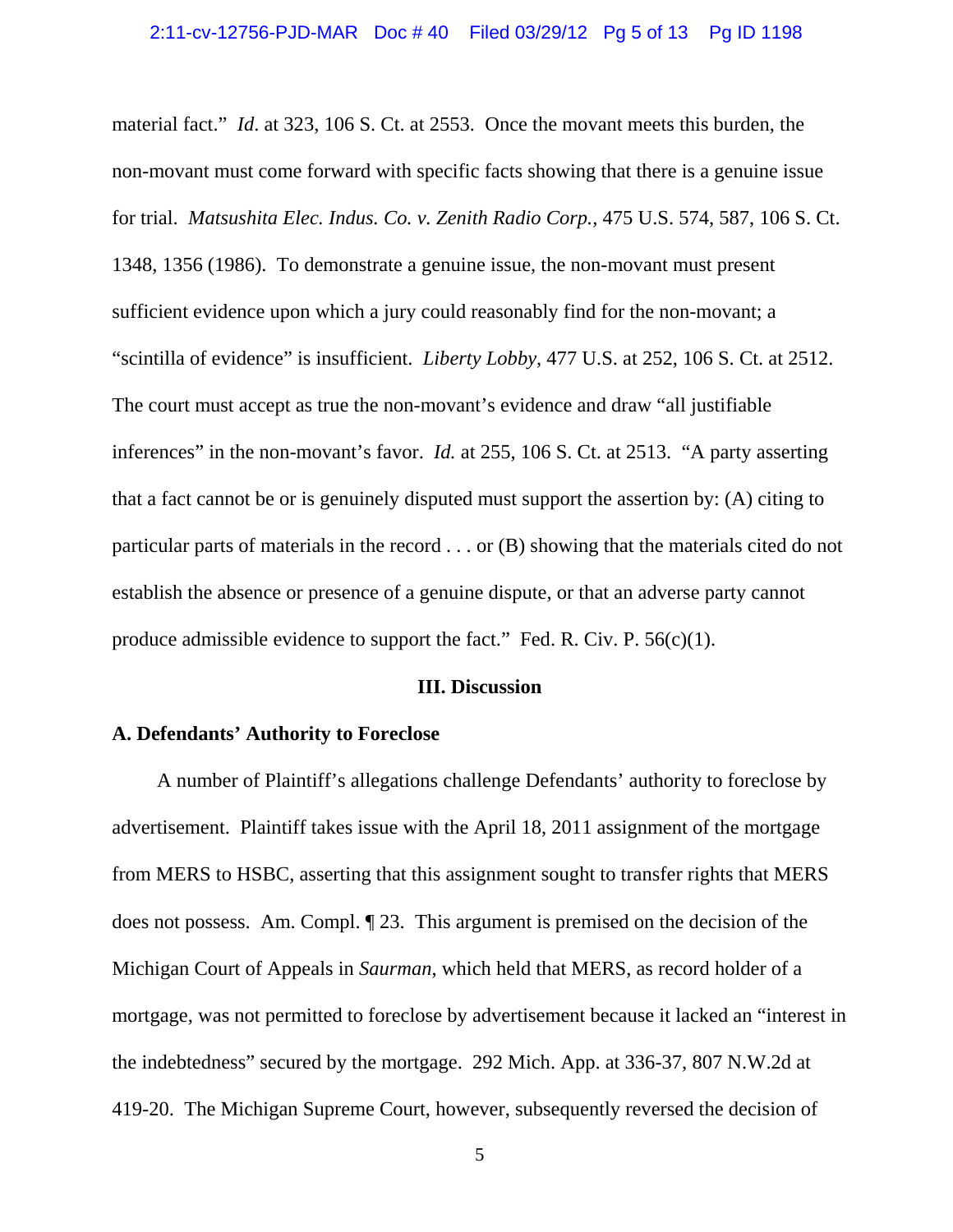#### 2:11-cv-12756-PJD-MAR Doc # 40 Filed 03/29/12 Pg 6 of 13 Pg ID 1199

the Court of Appeals. *See Residential Funding Co., LLC v. Saurman*, 490 Mich. 909, 805 N.W.2d 183 (Mich. 2011). The Michigan Supreme Court held that MERS owned an interest in the indebtedness secured by the mortgage, and was therefore authorized to foreclose by advertisement. *Id.* at 909, 805 N.W.2d at 183 (citing Michigan Compiled Laws § 600.3204(1)(d)). MERS was the record holder of the mortgage in this case; it therefore had the authority to foreclose. Nothing prevented assignment of the mortgage to HSBC, and such an assignment is permitted under the terms of the mortgage. *See* Am. Compl. Ex. 13 (transferring rights in the property and power of sale to MERS and "the successors and assigns of MERS").

Plaintiff asserts that separation of the note and mortgage rendered the mortgage a "nullity" or extinguished the mortgage. *Saurman* appears to reject this reasoning:

"The rule is well-settled that . . . the mortgagee has a lien on the land to secure the debt." *McKeighan v. Citizens Commercial & Sav. Bank*, 302 Mich. 666, 670, 5 N.W.2d 524 (Mich. 1942). "It has never been necessary that the mortgage should be given directly to the beneficiaries. The security is always made in trust to secure obligations, and the trust and the beneficial interest need not be in the same hands. . . . The choice of a mortgagee is a matter of convenience." *Adams v. Niemann*, 46 Mich. 135, 137, 8 N.W. 719 (Mich. 1881). *See also Canvasser v. Bankers Trust Co.*, 284 Mich. 634, 639, 280 N.W. 71 (1938).

*Saurman*, 490 Mich. at 909-10, 805 N.W.2d at 183-84 (alterations in original). Thus, the separation of the note and mortgage did not extinguish Plaintiff's mortgage. MERS was not required to own the note in order to assign the mortgage.

Plaintiff claims that the assignment of the mortgage to HSBC as trustee is legally impossible under the Pooling and Servicing Agreement ("PSA") that created the Trust. Plaintiff points to PSA provisions stating that the loans which are transferred to the Trust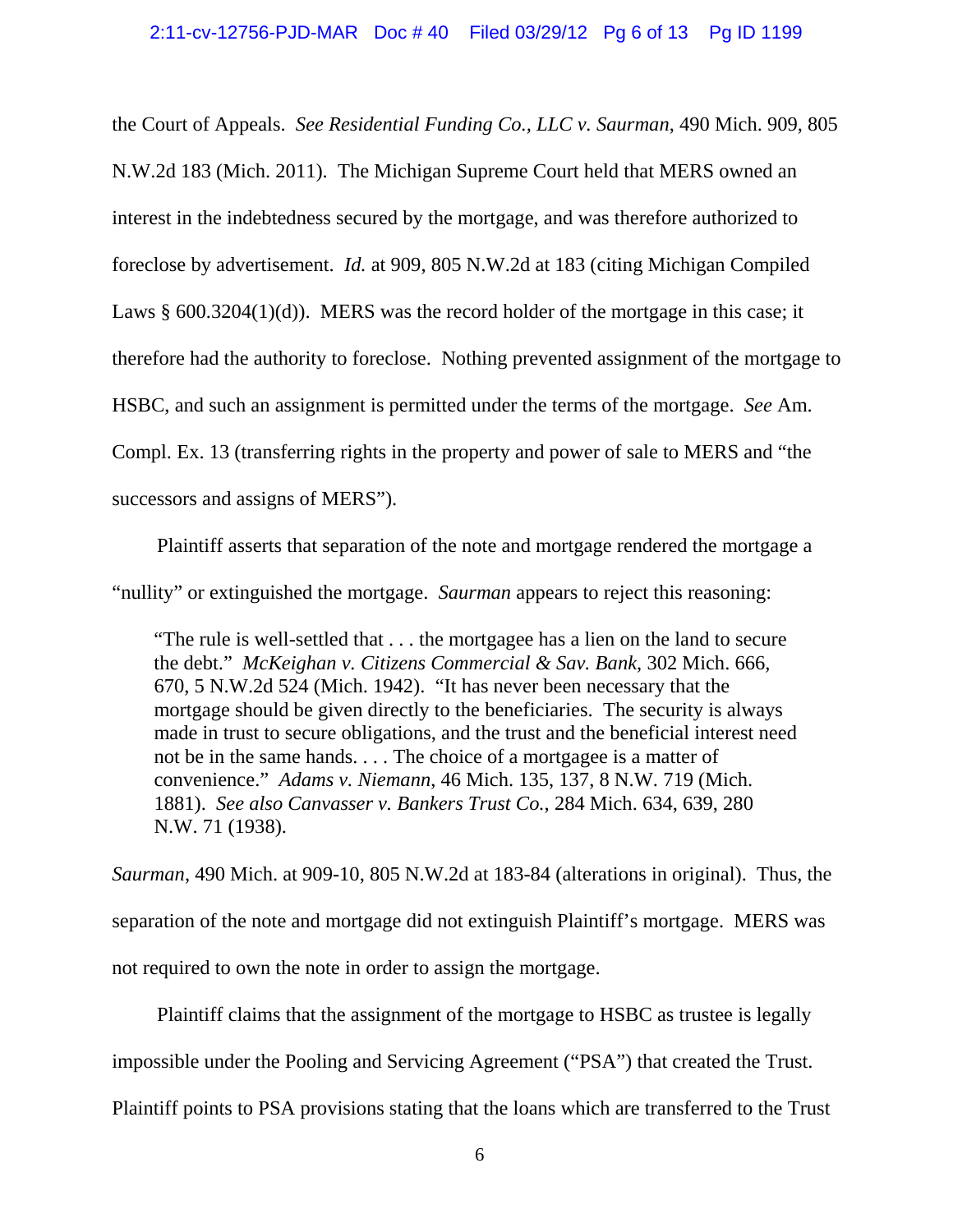#### 2:11-cv-12756-PJD-MAR Doc # 40 Filed 03/29/12 Pg 7 of 13 Pg ID 1200

must be transferred by a certain date. Pl.'s Resp. Br. 11. According to Plaintiff, the cutoff date for these transfers was July 14, 2005. Plaintiff notes that the *mortgage* was assigned to HSBC as Trustee in April 2011, but this does not establish that a *loan* was transferred in violation of the PSA. Plaintiff has failed to point to any provisions of the PSA that would invalidate the assignment of the mortgage.

Plaintiff's argument that the assignment of the mortgage created a "second fictional note" is groundless. Plaintiff asserts that the assignment gave HSBC a claim against the property, even though it could not properly obtain such a claim from MERS. The Court has already rejected the premise of this argument by concluding that MERS was able to assign the mortgage to HSBC. Plaintiff was never subjected to multiple recoveries based on the same debt, and cannot plausibly claim that the assignment of her mortgage created a "fictional note."

Plaintiff argues that there is "conflicting evidence in the record about who the actual foreclosing party is." This confusion apparently stems from communications identifying the entities involved in the servicing of Plaintiff's loan and the subsequent foreclosure. The Court finds no conflict in these communications. A letter from Litton to Plaintiff dated March 10, 2011, makes clear that "[t]he current beneficial holder of the loan is HSBC Bank USA," while Litton was the loan servicer. Am. Compl. Ex. 3. This is consistent with Trott's April 5, 2011 letter identifying Litton generally as either "the creditor to which your mortgage debt is owed" or "the servicing agent for the creditor to which the debt is owed." Am. Compl. Ex. 1. Plaintiff has not made allegations sufficient to cast doubt on the propriety of the foreclosure proceedings in this case.

7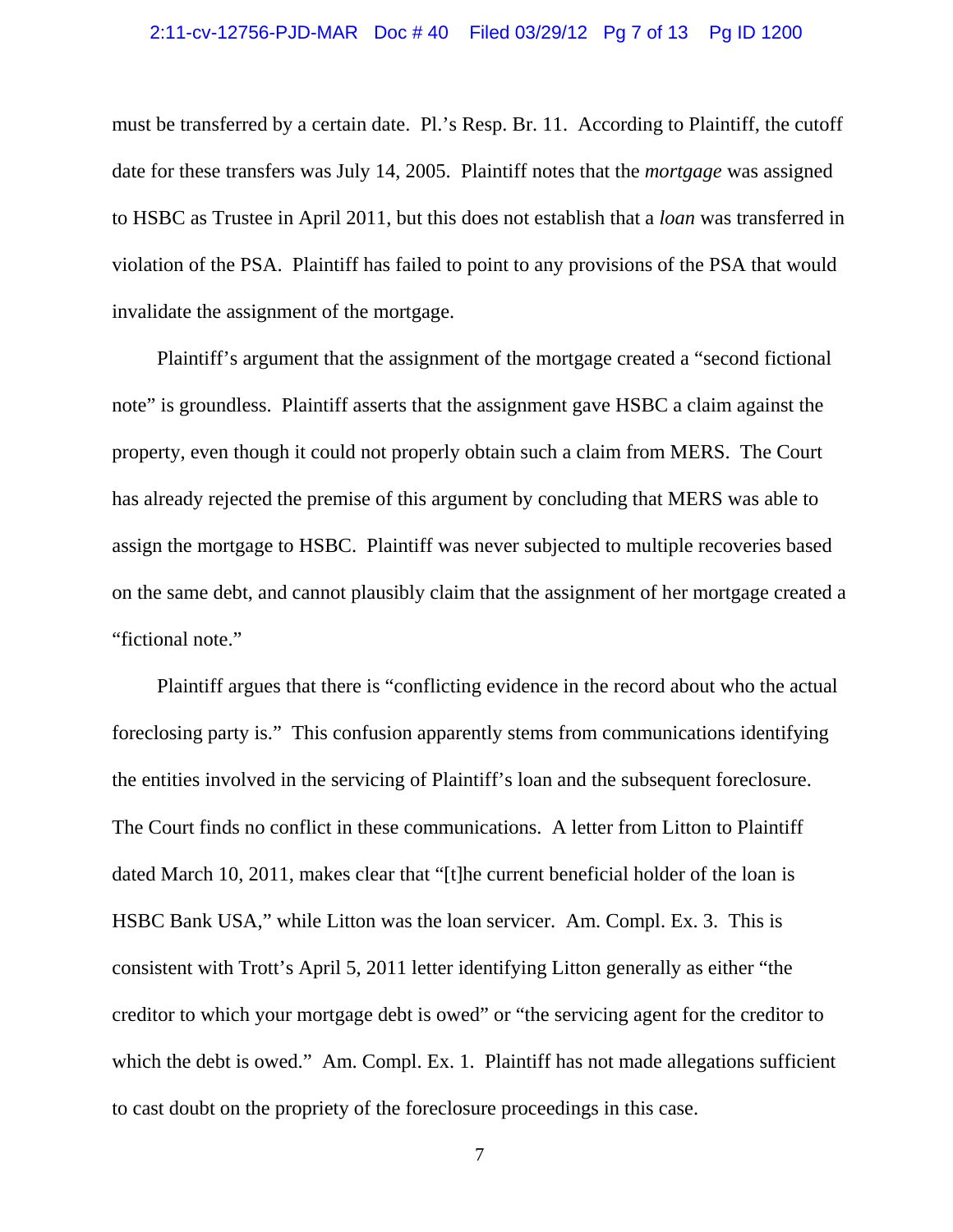#### 2:11-cv-12756-PJD-MAR Doc # 40 Filed 03/29/12 Pg 8 of 13 Pg ID 1201

Plaintiff argues that Litton could not foreclose by advertisement because it was not the "servicing agent of the mortgage" under Michigan Compiled Laws § 600.3204(1)(d). Plaintiff seems to argue that this term applies only to an entity "servicing" the mortgage itself, rather than the mortgage loan. District court decisions applying this statute have universally rejected this interpretation. *See*, *e.g.*, *Stein v. U.S. Bancorp*, No. 10-14026, 2011 U.S. Dist. LEXIS 18357, at \*36 (E.D. Mich. Feb. 24, 2011); *Jarbo v. BAC Home Loan Servicing*, No. 10-12632, 2011 U.S. Dist. LEXIS 132570, at \*34-35 (E.D. Mich. Dec. 15, 2010) ("The plain language of Michigan's foreclosure by advertisement statute also precludes Plaintiffs' claims based on the allegation that loan servicers lack authority to foreclose on their residential property."). As the servicer of the mortgage loan, Litton was permitted to initiate foreclosure by advertisement under the Michigan statute.

Plaintiff contends that HSBC, as trustee of the Trust, lacks standing to enforce the mortgage because it is the Trust's investors who bear the risk of loss. Plaintiff has not cited any authority for the proposition that a trustee holding a mortgage loan is prohibited from exercising remedies under the loan agreement. Plaintiff's argument also ignores the very nature of a trust, which separates legal and equitable title to property. A trustee must generally administer and preserve trust property for the benefit of the beneficiaries. Here, the loan was in default, and HSBC properly attempted to exercise the lender's rights on behalf of the beneficiaries.

Despite Plaintiff's assertions, the recorded assignment of the mortgage from MERS to HSBC establishes a record chain of title from the original mortgage holder, MERS, to the current record holder, HSBC. HSBC owns an interest in the indebtedness securing the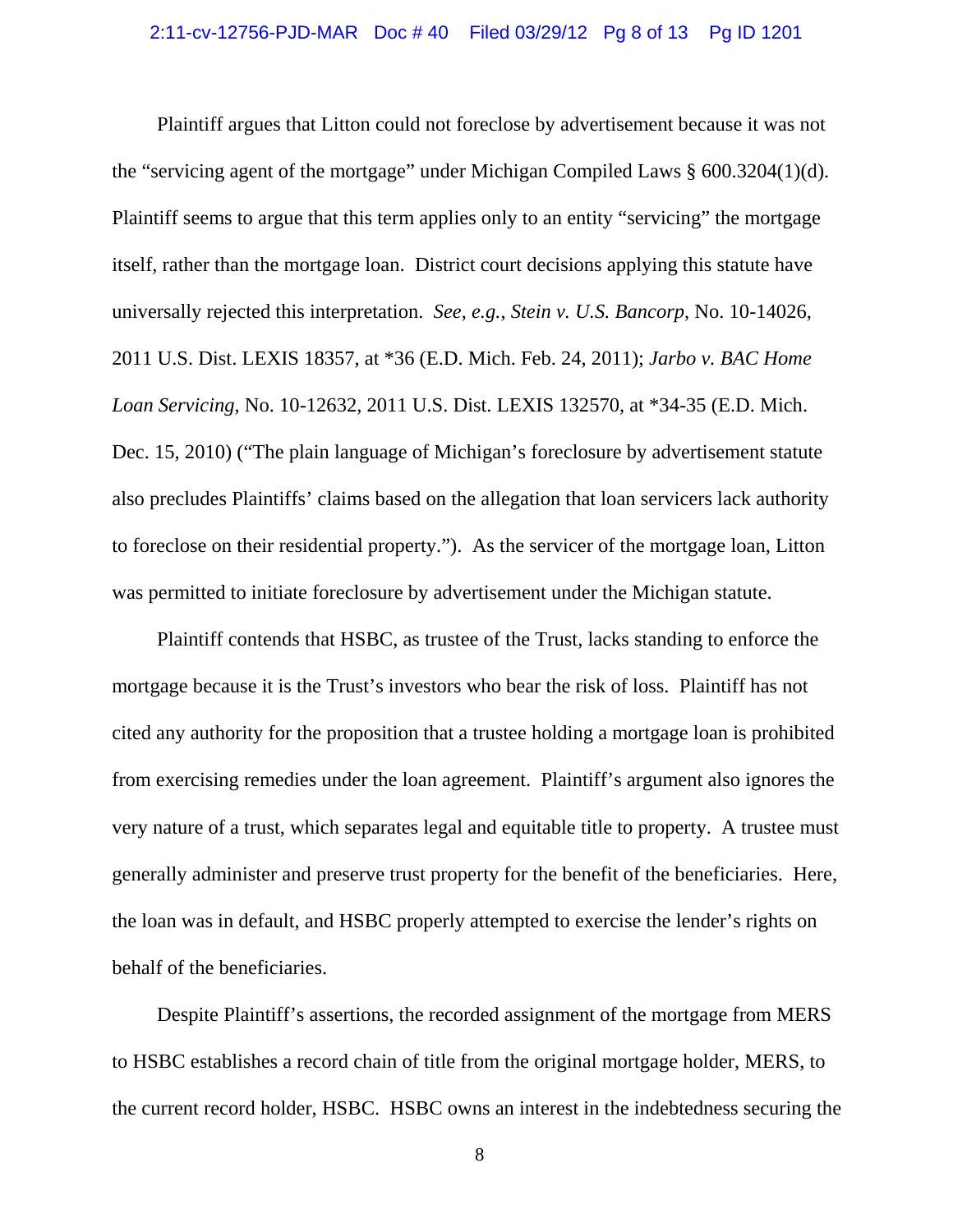mortgage, *Saurman*, 490 Mich. at 909, 805 N.W.2d at 183, and is therefore permitted to foreclose by advertisement pursuant to Michigan Compiled Laws § 600.3204(1)(d).

## **B. Fraud**

Plaintiff's fraud claim is essentially derivative of her challenges to the foreclosure. Plaintiff asserts that Defendants have no legal right to the property, and misrepresented this at various points in the foreclosure process. *See* Am. Compl. ¶ 51-52. Michigan law generally requires a plaintiff to show that the defendant made a false representation in order to prevail on a fraud claim. *See Hi-Way Motor Co. v. Int'l Harvester Co.*, 398 Mich. 330, 336, 247 N.W.2d 813, 816 (Mich. 1976). Here, Plaintiff's claim is based on legal conclusions that have been rejected by the Michigan Supreme Court in *Saurman*. Such allegations fail to establish a plausible claim of fraud.

#### **C. Negligent Infliction of Emotional Distress**

In her claim for negligent infliction of emotional distress, Plaintiff alleges that Defendants had a duty to act with due care toward Plaintiff and comply with *Saurman*. Am. Compl.  $\llbracket$  57. She asserts that Defendants acted negligently in attempting to deprive her of her property. Michigan courts have recognized the tort of negligent infliction of emotional distress, but have typically limited such claims to plaintiffs who have witnessed negligent injuries to close family members. *See Wargelin v. Sisters of Mercy Health Corp.*, 149 Mich. App. 75, 81, 385 N.W.2d 732, 735 (Mich. Ct. App. 1986). Plaintiff's allegations do not establish improper conduct by Defendants, and it seems that foreclosure proceedings were initiated in response to Plaintiff's default on the loan. These allegations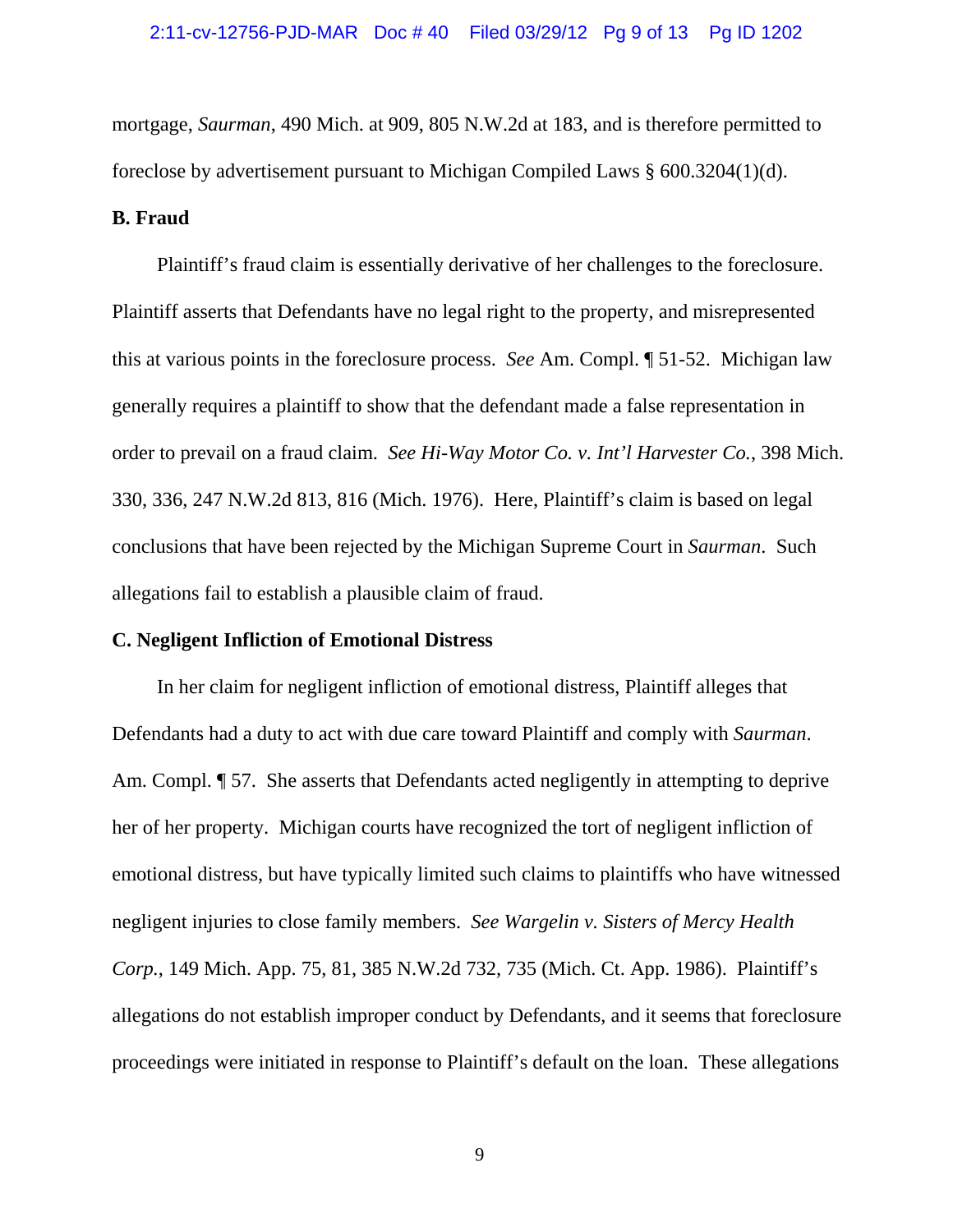do not support a claim of negligence.2

# **D. Fair Debt Collection Practices Act**

The Complaint alleges that Trott violated the Fair Debt Collection Practices Act

("FDCPA"), 15 U.S.C. § 1692 *et seq.*, in several ways:

a. Defendant violated 15 U.S.C. § 1692f(6) as the Defendant had no right to pursue the property against Ms. Wright as the Defendant failed to follow the Michigan Foreclosure Statute in representing a creditor/servicer or Defendant themselves without any interest in the Mortgage Loan as mentioned above;

b. Defendant, as a debt collector, violated 15 U.S.C. § 1692g by [] failing to provide the mandatory notice of dispute and validation [of] rights to the class members by using the letter marked as Exhibit 1 in their initial communication to consumers as mentioned above.

c. That Defendant violated 15 U.S.C. § 1692e with the use of any false, deceptive, or misleading representation or means in connection with the collection of any debt as mention[ed] above by falsely collecting on a debt for a creditor that had no right to the property at issue and pursuing the collection anyway. Please see Exhibits above.

d. That Defendant violated 15 U.S.C. § 1692e(5) with the false threat to foreclose and force the property of Plaintiff into a Sheriff Sale when that action cannot legally be started as the Defendant has no interest in the Mortgage Loan as required by the Foreclosure Statute as mentioned above.

Am. Compl. ¶ 78.

Trott argues that it is not a "debt collector" subject to the FDCPA's requirements.

The statute provides that "[a] debt collector may not use unfair or unconscionable means

to collect or attempt to collect any debt." 15 U.S.C. § 1692f. "Debt" is as an "obligation

or alleged obligation of a consumer to pay money." *Id.* § 1692a(5). The statute defines

<sup>&</sup>lt;sup>2</sup> The Court also notes that Plaintiff's response does not address the claim of negligent infliction of emotional distress; such argument is therefore waived. *See Humphrey v. U.S. Attorney General's Office*, 279 F. App'x 328, 331 (6th Cir. May 15, 2008).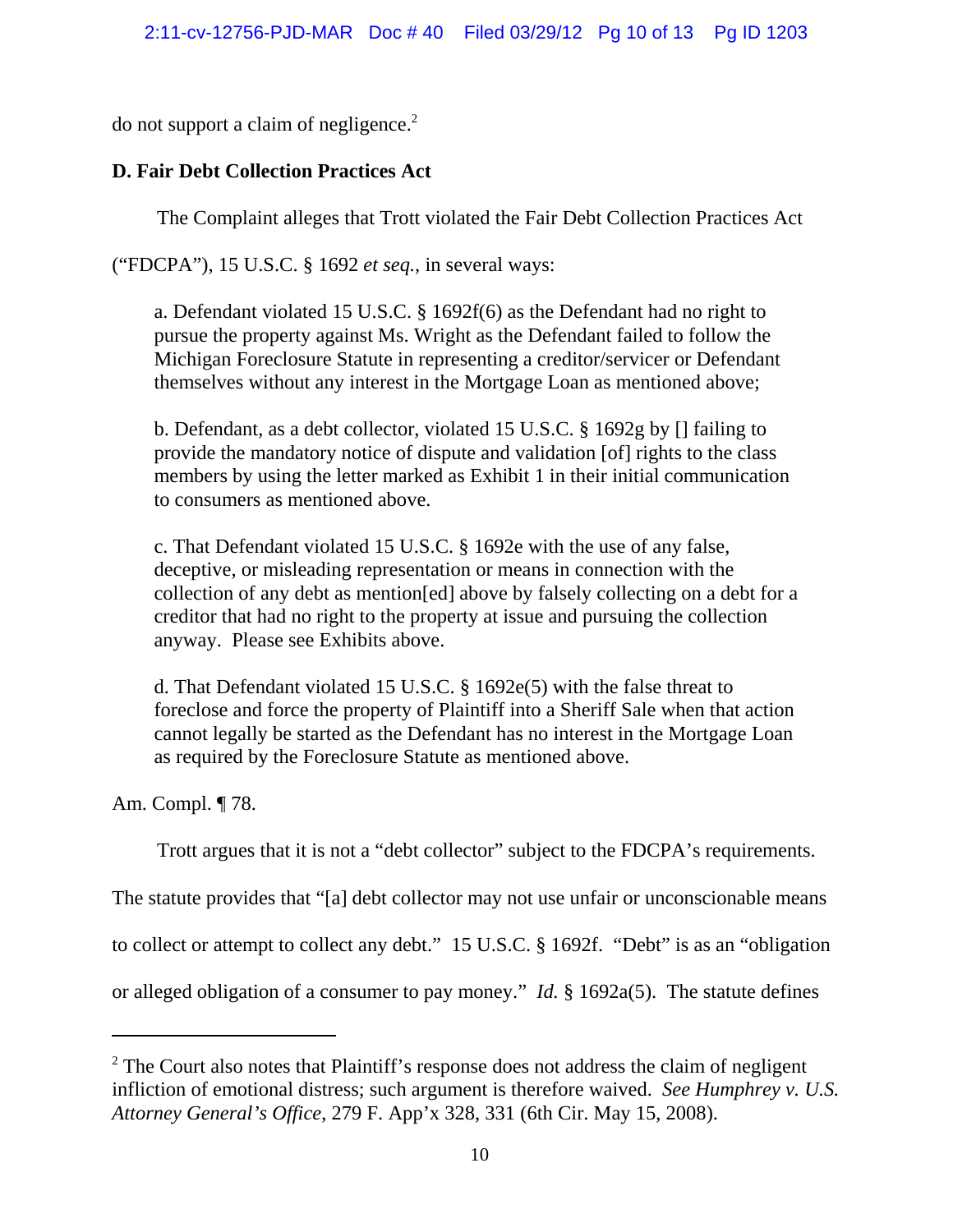"debt collector" as:

any person who uses any instrumentality of interstate commerce or the mails in any business the principal purpose of which is the collection of any debts, or who regularly collects or attempts to collect, directly or indirectly, debts owed or due or asserted to be owed or due another. . . . For the purpose of [15 U.S.C. § 1692f(6)], such term also includes any person who uses any instrumentality of interstate commerce or the mails in any business the principal purpose of which is the enforcement of security interests.

*Id.* § 1692a(6). Plaintiff alleges that Trott initiated foreclosure proceedings and threatened

to foreclose on her property, but such conduct only relates to the enforcement of a security

interest in the property. "[A]n enforcer of a security interest, such as a repossession

agency, falls outside the ambit of the FDCPA for all purposes, except for the purposes of §

1692f(6)." *Montgomery v. Huntington Bank*, 346 F.3d 693, 700 (6th Cir. 2003) (quoting

*Jordan v. Kent Recovery Serv., Inc.*, 731 F. Supp. 652, 659 (D. Del. 1990)). Section

1692f(6) prohibits:

Taking or threatening to take any nonjudicial action to effect dispossession or disablement of property if - (A) there is no present right to possession of the property claimed as collateral through an enforceable security interest; (B) there is no present intention to take possession of the property; or

(C) the property is exempt by law from such dispossession or disablement.

15 U.S.C. § 1692f(6). Plaintiff asserts that Trott violated § 1692f(6) by pursuing

foreclosure where it had no right to do so. Am. Compl. ¶ 78a. This claim fails because as

discussed above, Plaintiff has not plausibly alleged wrongful foreclosure. Trott attempted

to enforce a security interest through foreclosure by advertisement, and was not a "debt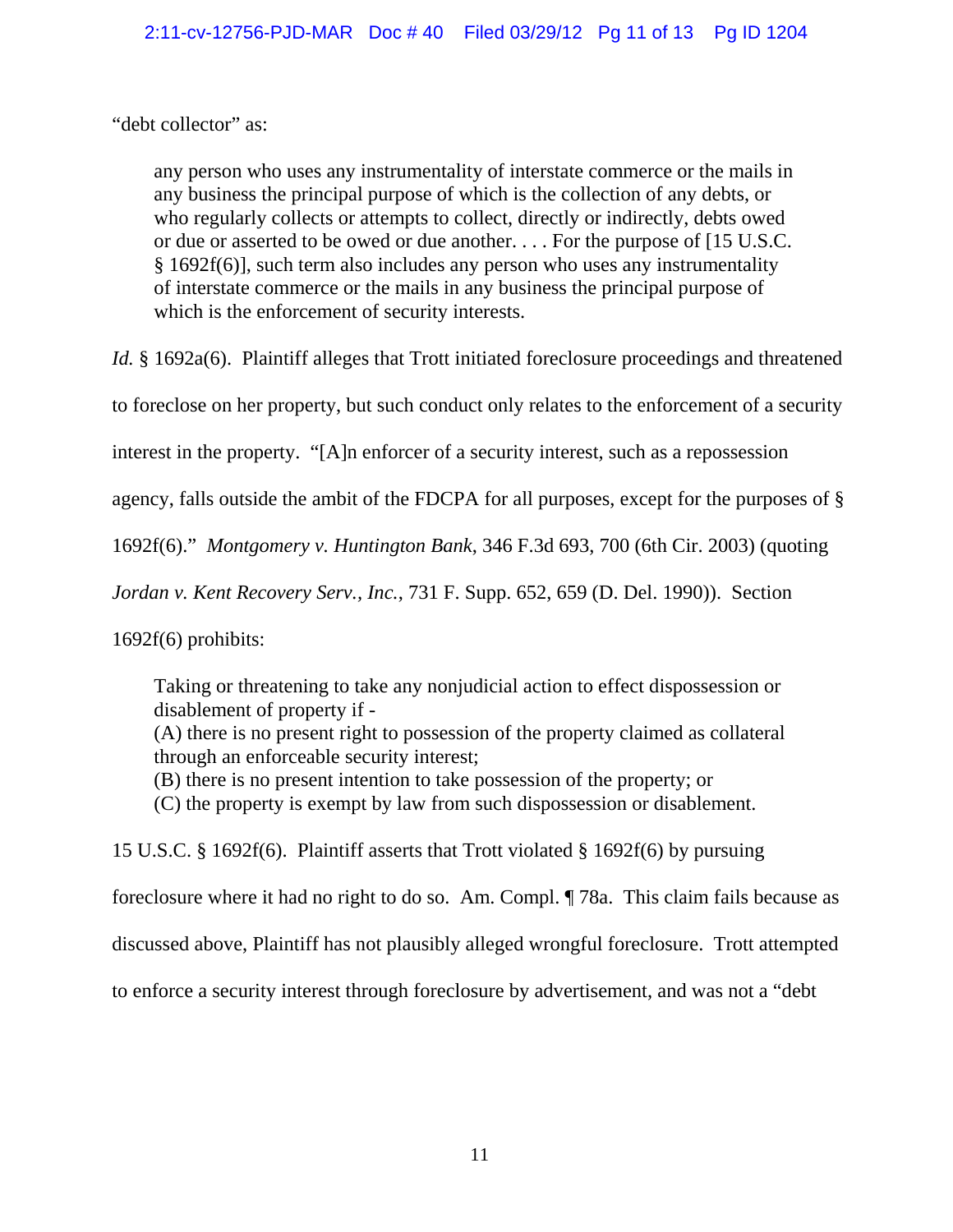collector" as defined in the FDCPA.<sup>3</sup>

Even if Trott's conduct in this case were subject to the FDCPA's requirements, the claims asserted by Plaintiff lack merit. The claims contained in paragraphs 78a, 78c, and 78d of the Complaint are derivative of Plaintiff's wrongful foreclosure claim. Plaintiff is incorrect in asserting that the creditors could not foreclose on the property; thus, Trott was not misleading Plaintiff by threatening foreclosure. Plaintiff also claims that Trott failed to provide a timely notice of dispute and validation of rights. Am. Compl. ¶ 78b. The statute provides that "[w]ithin five days after the initial communication with a consumer in connection with the collection of any debt," a debt collector shall send the consumer a written notice containing the name of the creditor to whom the debt is owed, the amount of the debt, and certain statements outlining the consumer's rights to respond or request additional information. *See* 15 U.S.C. § 1692g. Plaintiff argues that Trott failed to provide this notice within five days of its initial communication with her, which she alleges occurred on April 5, 2011. Trott has attached to its motion a letter to Plaintiff containing the necessary disclosures concerning Plaintiff's loan. *See* Trott Br. Ex. F. This letter is dated April 5, 2011. Plaintiff's response to Trott's motion does not address this letter. The Court is satisfied that Trott provided the necessary disclosures, and concludes that no genuine dispute of fact remains with respect to this claim. The Court therefore

<sup>&</sup>lt;sup>3</sup> Plaintiff points to statements in Trott's letters indicating that it was a "debt collector attempting to collect a debt." *See* Am. Compl. Exs. 1, 2. Such disclaimers are not dispositive. *See Rogers v. RBC Mortg. Co.*, No. 11-11167, 2011 U.S. Dist. LEXIS 88517, at \*21-23 (E.D. Mich. Aug. 10, 2011) (collecting cases and holding that disclaimer on letterhead is insufficient to establish that a law firm is a "debt collector" under the FDCPA).